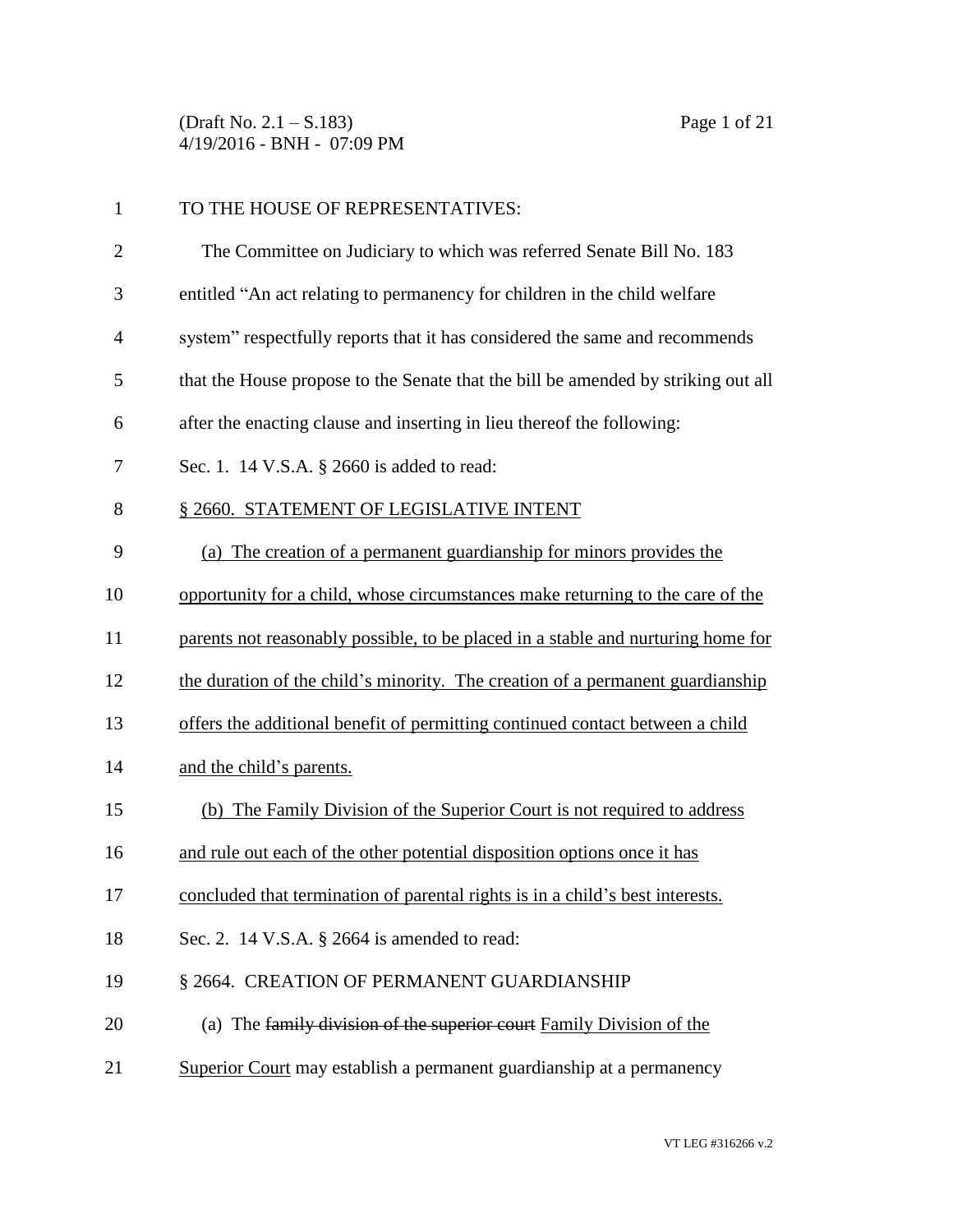(Draft No. 2.1 – S.183) Page 2 of 21 4/19/2016 - BNH - 07:09 PM

| $\mathbf{1}$   | planning hearing or at any other hearing in which a permanent legal disposition            |
|----------------|--------------------------------------------------------------------------------------------|
| $\overline{c}$ | of the child can be made, including a child protection proceeding pursuant to              |
| 3              | 33 V.S.A. § 5318, or a delinguency proceeding pursuant to 33 V.S.A. § 5232.                |
| 4              | The court shall also issue an order permitting or denying visitation, contact or           |
| 5              | information with the parent at the same time the order of permanent                        |
| 6              | guardianship is issued. Before issuing an order for permanent guardianship,                |
| 7              | the court shall find by clear and convincing evidence all of the following:                |
| 8              | (1) Neither parent is capable or willing to provide adequate care to the                   |
| 9              | child, requiring that parental rights and responsibilities be awarded to a                 |
| 10             | permanent guardian able to assume or resume parental duties within a                       |
| 11             | reasonable time.                                                                           |
| 12             | (2) Neither returning the child to the parents nor adoption of the child is                |
| 13             | likely within a reasonable period of time.                                                 |
| 14             | (3) The child is at least 12 years old unless the proposed permanent                       |
| 15             | guardian is:                                                                               |
| 16             | $(A)$ a relative; or                                                                       |
| 17             | (B) the permanent guardian of one of the child's siblings.                                 |
| 18             | (4) The child has resided with the permanent guardian for at least a year                  |
| 19             | or the permanent guardian is a relative with whom the child has a relationship             |
| 20             | and with whom the child has resided for at least six months.                               |
| 21             | $\left(\frac{5}{3}\right)$ A permanent guardianship is in the best interests of the child. |

VT LEG #316266 v.2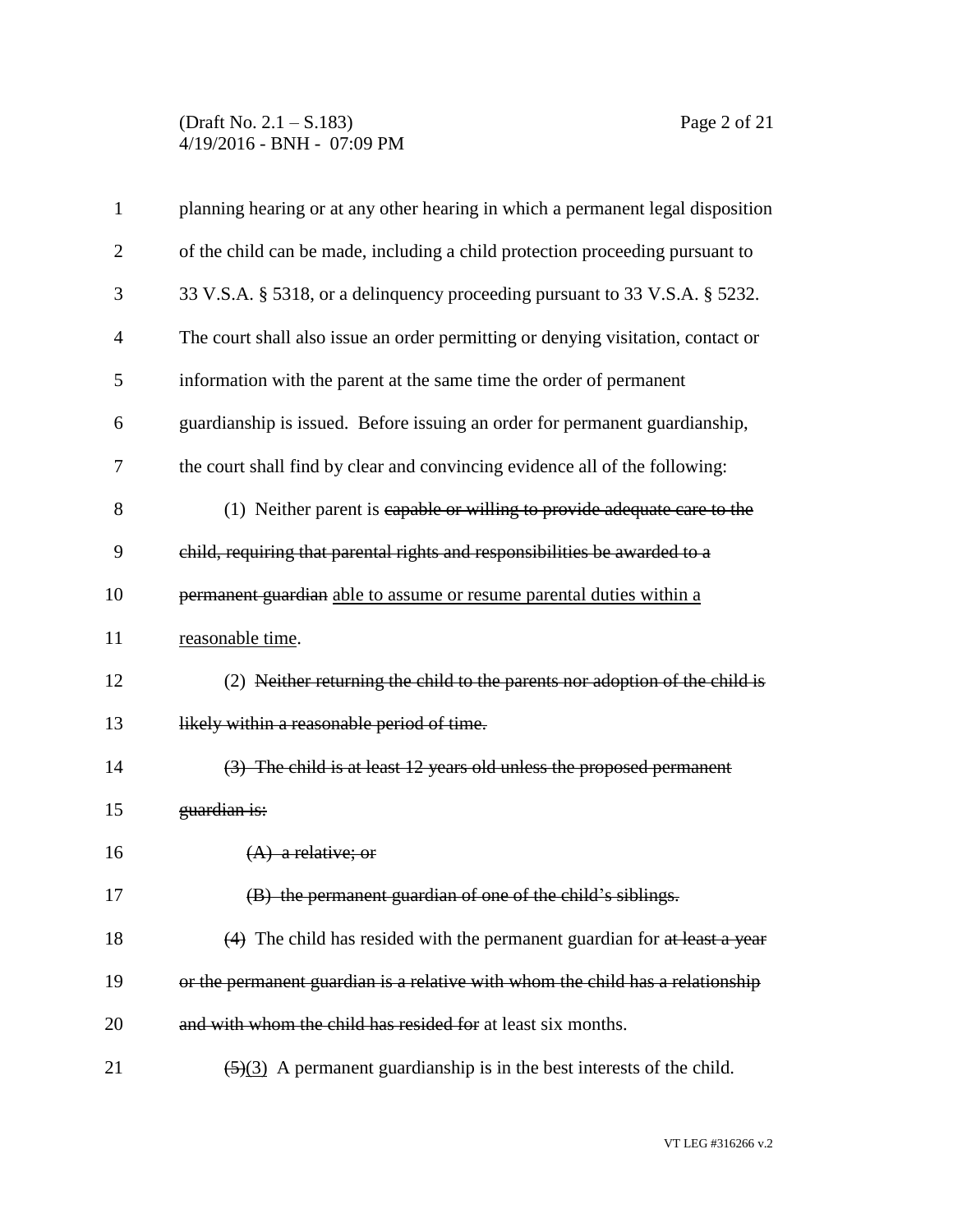(Draft No. 2.1 – S.183) Page 3 of 21 4/19/2016 - BNH - 07:09 PM

| $\mathbf{1}$   | $(6)(4)$ The proposed permanent guardian:                                     |
|----------------|-------------------------------------------------------------------------------|
| $\overline{2}$ | $(A)(i)$ is emotionally, mentally, and physically suitable to become the      |
| 3              | permanent guardian; and                                                       |
| $\overline{4}$ | (ii) is financially suitable, with kinship guardianship assistance            |
| 5              | provided for in 33 V.S.A. § 4903 if applicable, to become the permanent       |
| 6              | guardian;                                                                     |
| 7              | (B) has expressly committed to remain the permanent guardian for              |
| 8              | the duration of the child's minority; and                                     |
| 9              | (C) has expressly demonstrated a clear understanding of the financial         |
| 10             | implications of becoming a permanent guardian including an understanding of   |
| 11             | any resulting loss of state State or federal benefits or other assistance.    |
| 12             | (b) The parent voluntarily may voluntarily consent to the permanent           |
| 13             | guardianship, and shall demonstrate an understanding of the implications and  |
| 14             | obligations of the consent.                                                   |
| 15             | (c) After the family division of the superior court Family Division of the    |
| 16             | Superior Court issues a final order establishing permanent guardianship, the  |
| 17             | case shall be transferred to the appropriate probate division of the superior |
| 18             | eourt Probate Division of the Superior Court in the district in which the     |
| 19             | permanent guardian resides. Jurisdiction shall continue to lie in the probate |
| 20             | division Probate Division. Appeal of any decision by the probate division of  |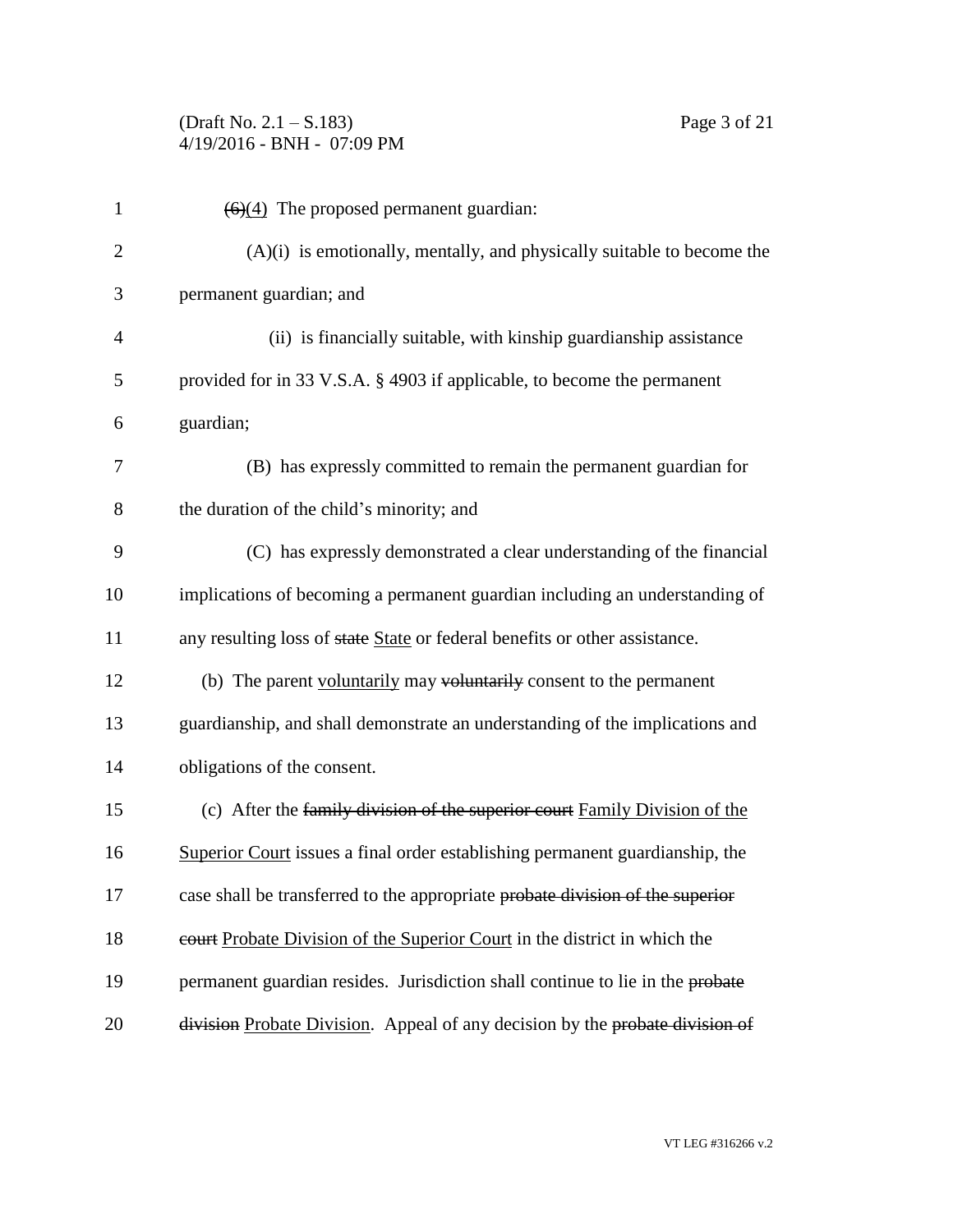(Draft No. 2.1 – S.183) Page 4 of 21 4/19/2016 - BNH - 07:09 PM

| $\mathbf{1}$   | the superior court Probate Division of the Superior Court shall be de novo to      |
|----------------|------------------------------------------------------------------------------------|
| $\overline{2}$ | the family division Family Division.                                               |
| 3              | (d) The Family Division of the Superior Court may name a successor                 |
| $\overline{4}$ | permanent guardian in the initial permanent guardianship order. In the event       |
| 5              | that the permanent guardian dies or the guardianship is terminated by the          |
| 6              | Probate Division of the Superior Court, if a successor guardian is named in the    |
| 7              | initial order, custody of the child transfers to the successor guardian pursuant   |
| 8              | to subsection $2666(b)$ of this title.                                             |
| 9              | Sec. 3. 14 V.S.A. § 2665 is amended to read:                                       |
| 10             | § 2665. REPORTS                                                                    |
| 11             | The permanent guardian shall file a written report on the status of the child      |
| 12             | to the probate division of the superior court Probate Division of the Superior     |
| 13             | Court annually pursuant to subdivision $2629(b)(6)$ of this title and at any other |
| 14             | time the court may order. The report shall include the following:                  |
| 15             | $(1)$ The location of the child.                                                   |
| 16             | (2) The child's health and educational status.                                     |
| 17             | (3) A financial accounting of the income, expenditures and assets of the           |
| 18             | child if the permanent guardian is receiving any state or federal government       |
| 19             | benefits for the child.                                                            |
| 20             | (4) Any other information regarding the child that the probate division            |
| 21             | of the superior court may require.                                                 |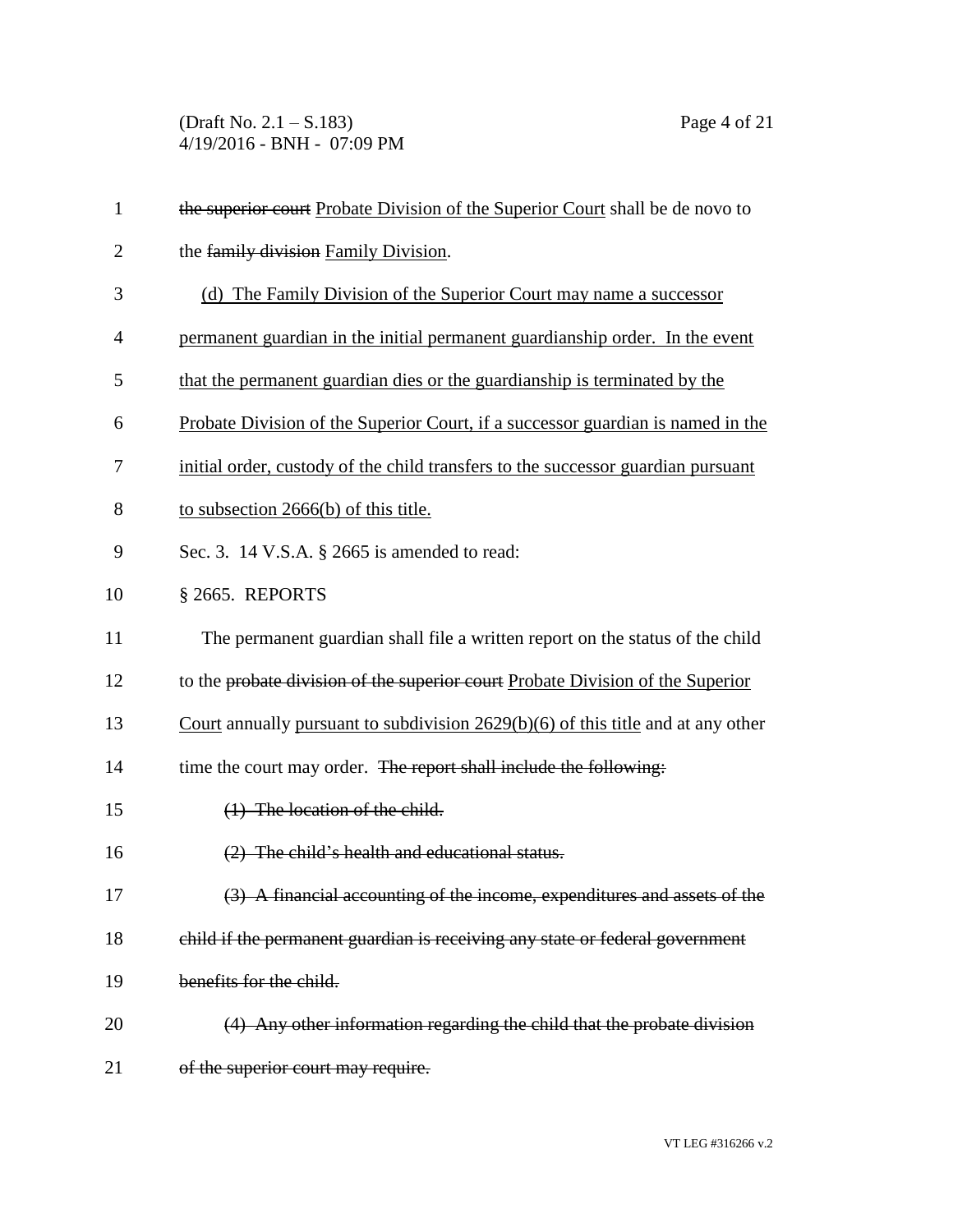(Draft No. 2.1 – S.183) Page 5 of 21 4/19/2016 - BNH - 07:09 PM

| $\mathbf{1}$   | Sec. 4. 14 V.S.A. § 2666(b) is amended to read:                                   |
|----------------|-----------------------------------------------------------------------------------|
| $\overline{2}$ | (b) Where the permanent guardianship is terminated by the probate division        |
| 3              | of the superior court Probate Division of the Superior Court order or the death   |
| 4              | of the permanent guardian, the custody and guardianship of the child shall not    |
| 5              | revert to the parent, but to the commissioner for children and families           |
| 6              | Commissioner for Children and Families as if the child had been abandoned.        |
| 7              | If a successor permanent guardian has been named in the initial permanent         |
| 8              | guardianship order, custody shall transfer to the successor guardian, without     |
| 9              | reverting first to the Commissioner. The Probate Division of the Superior         |
| 10             | Court shall notify the Department when custody transfers to the Commissioner      |
| 11             | or the successor guardian.                                                        |
| 12             | Sec. 5. 33 V.S.A. § 5124 is amended to read:                                      |
| 13             | § 5124. POSTADOPTION CONTACT AGREEMENTS                                           |
| 14             | (a) Either or both parents and each intended adoptive parent may enter into       |
| 15             | a postadoption contact agreement regarding communication or contact between       |
| 16             | either or both parents and the child after the finalization of an adoption by the |
| 17             | intended adoptive parent or parents who are parties to the agreement. Such an     |
| 18             | agreement may be entered into if:                                                 |
| 19             | (1) the child is in the custody of:                                               |
| 20             | (A) the Department for Children and Families; or                                  |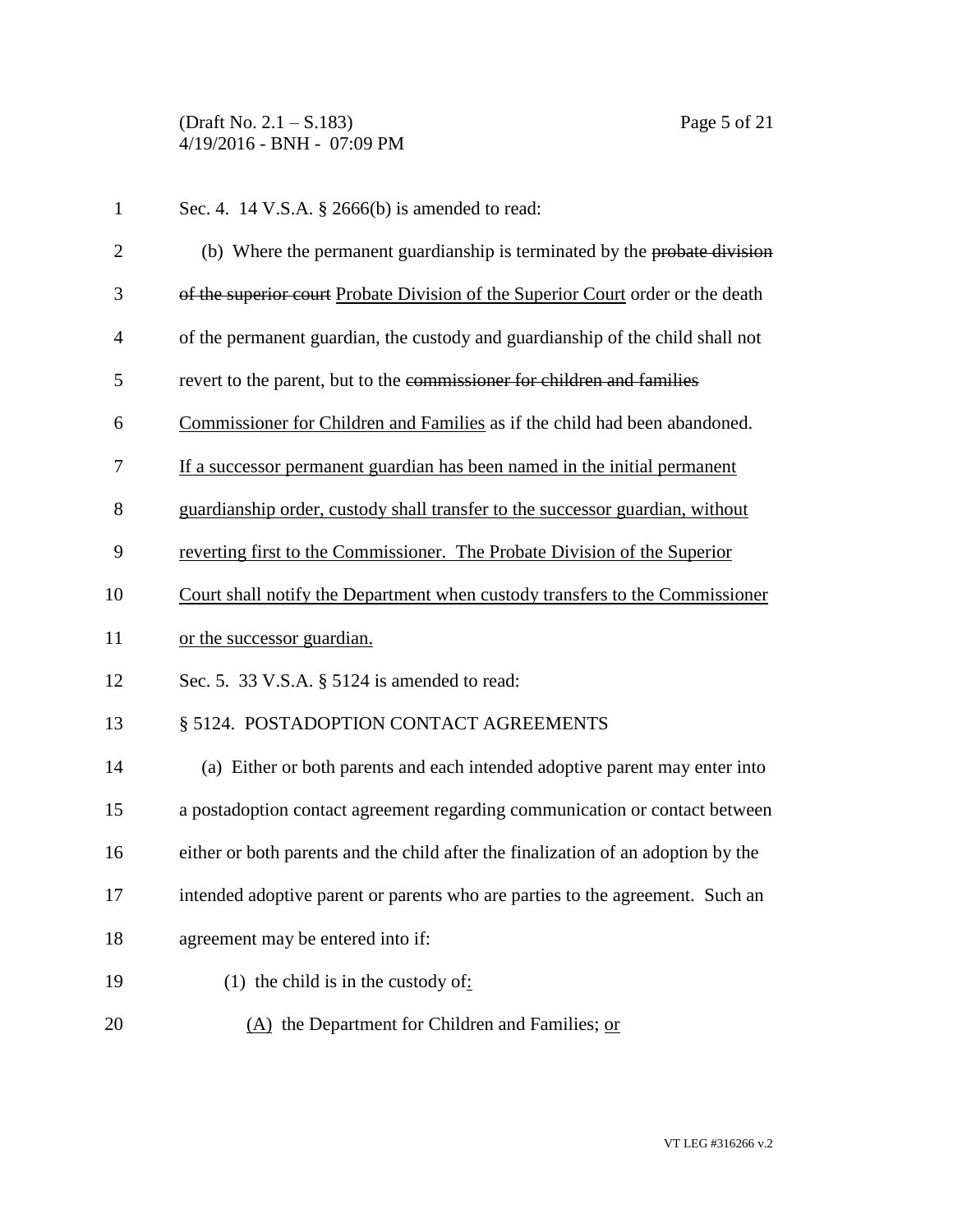(Draft No. 2.1 – S.183) Page 6 of 21 4/19/2016 - BNH - 07:09 PM

| 1              | (B) a nonparent pursuant to subdivision $5318(a)(2)$ or $(a)(7)$ , or            |
|----------------|----------------------------------------------------------------------------------|
| $\overline{2}$ | subdivision $5232(b)(2)$ or (b)(3) of this title;                                |
| 3              | (2) an order terminating parental rights has not yet been entered; and           |
| $\overline{4}$ | (3) either or both parents agree to a voluntary termination of parental          |
| 5              | rights, including an agreement in a case which began as an involuntary           |
| 6              | termination of parental rights.                                                  |
| 7              | * * *                                                                            |
| 8              | (c) A postadoption contact agreement must be in writing and signed by            |
| 9              | each parent and each intended adoptive parent entering into the agreement.       |
| 10             | There may be separate agreements for each parent. The agreement shall            |
| 11             | specify:                                                                         |
| 12             | * * *                                                                            |
| 13             | (9) an acknowledgment that once the adoption is finalized, the court             |
| 14             | shall presume that the adoptive parent's judgment concerning the best interests  |
| 15             | of the child is correct the adoptive parent's judgment regarding the child is in |
| 16             | the child's best interests;                                                      |
| 17             | * * *                                                                            |
| 18             | Sec. 6. 33 V.S.A. § 5318 is amended to read:                                     |
| 19             | § 5318. DISPOSITION ORDER                                                        |
| 20             | (a) Custody. At disposition, the Court shall make such orders related to         |
| 21             | legal custody for a child who has been found to be in need of care and           |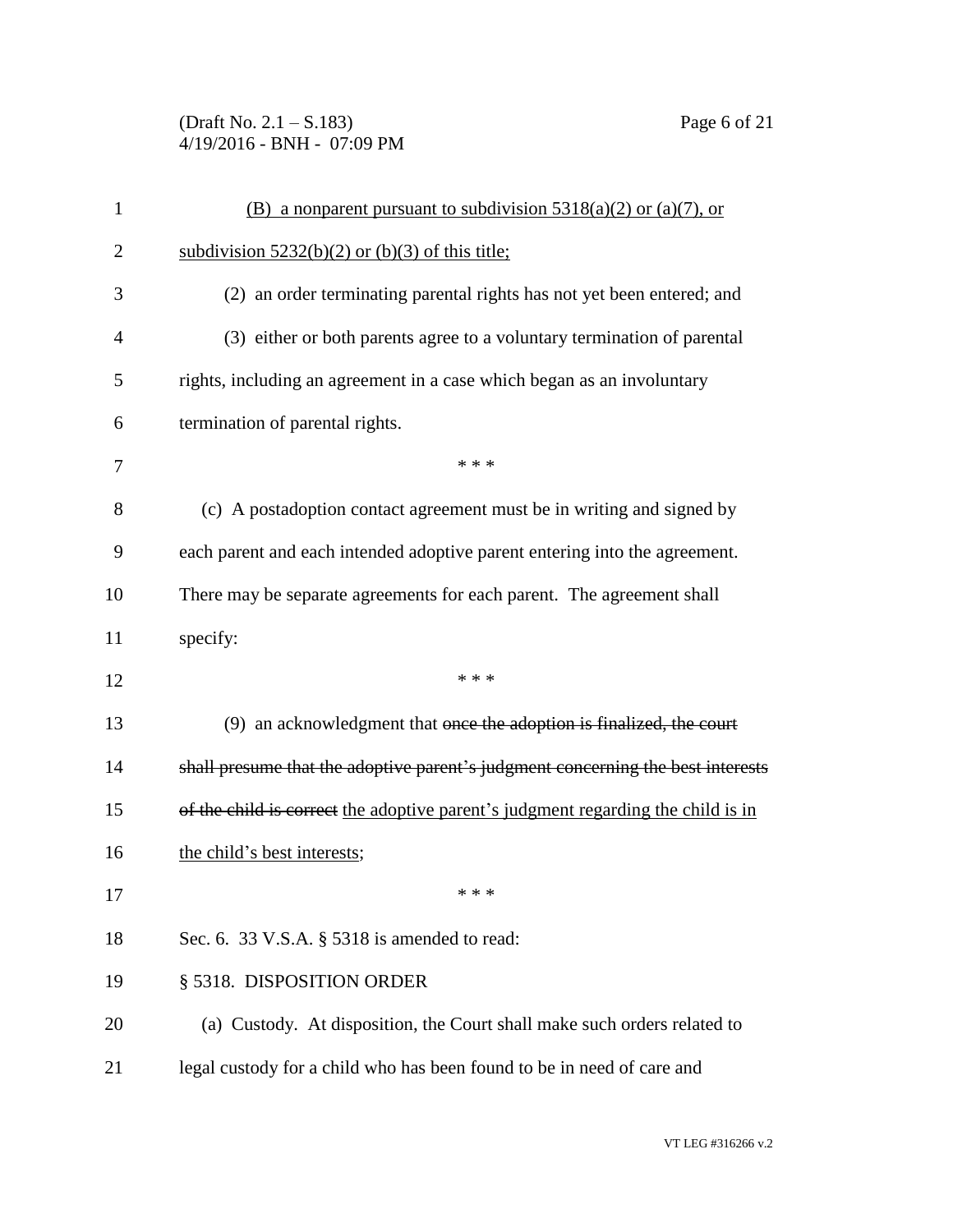| 1              | supervision as the Court determines are in the best interest of the child,        |
|----------------|-----------------------------------------------------------------------------------|
| $\overline{2}$ | including:                                                                        |
| 3              | (1) An order continuing or returning legal custody to the custodial               |
| 4              | parent, guardian, or custodian. Following disposition, the Court may issue a      |
| 5              | conditional custody order for a fixed period of time not to exceed two years.     |
| 6              | The Court shall schedule regular review hearings to determine whether the         |
| 7              | conditions continue to be necessary The order may be subject to conditions        |
| 8              | and limitations.                                                                  |
| 9              | (2) When the goal is reunification with a custodial parent, guardian, or          |
| 10             | custodian an order transferring temporary custody to a noncustodial parent, a     |
| 11             | relative, or a person with a significant relationship with the child. The order   |
| 12             | may provide for parent-child contact. Following disposition, the Court may        |
| 13             | issue a conditional custody order for a fixed period of time not to exceed two    |
| 14             | years. The Court shall schedule regular review hearings to evaluate progress      |
| 15             | toward reunification and determine whether the conditions and continuing          |
| 16             | jurisdiction of the Family Division of the Superior Court are necessary.          |
| 17             | (3) An order transferring legal custody to a noncustodial parent and              |
| 18             | closing the juvenile proceeding. The order may provide for parent-child           |
| 19             | contact with the other parent. Any orders transferring legal custody to a         |
| 20             | noncustodial parent issued under this section shall not be confidential and shall |
| 21             | be made a part of the record in any existing parentage or divorce proceeding      |

VT LEG #316266 v.2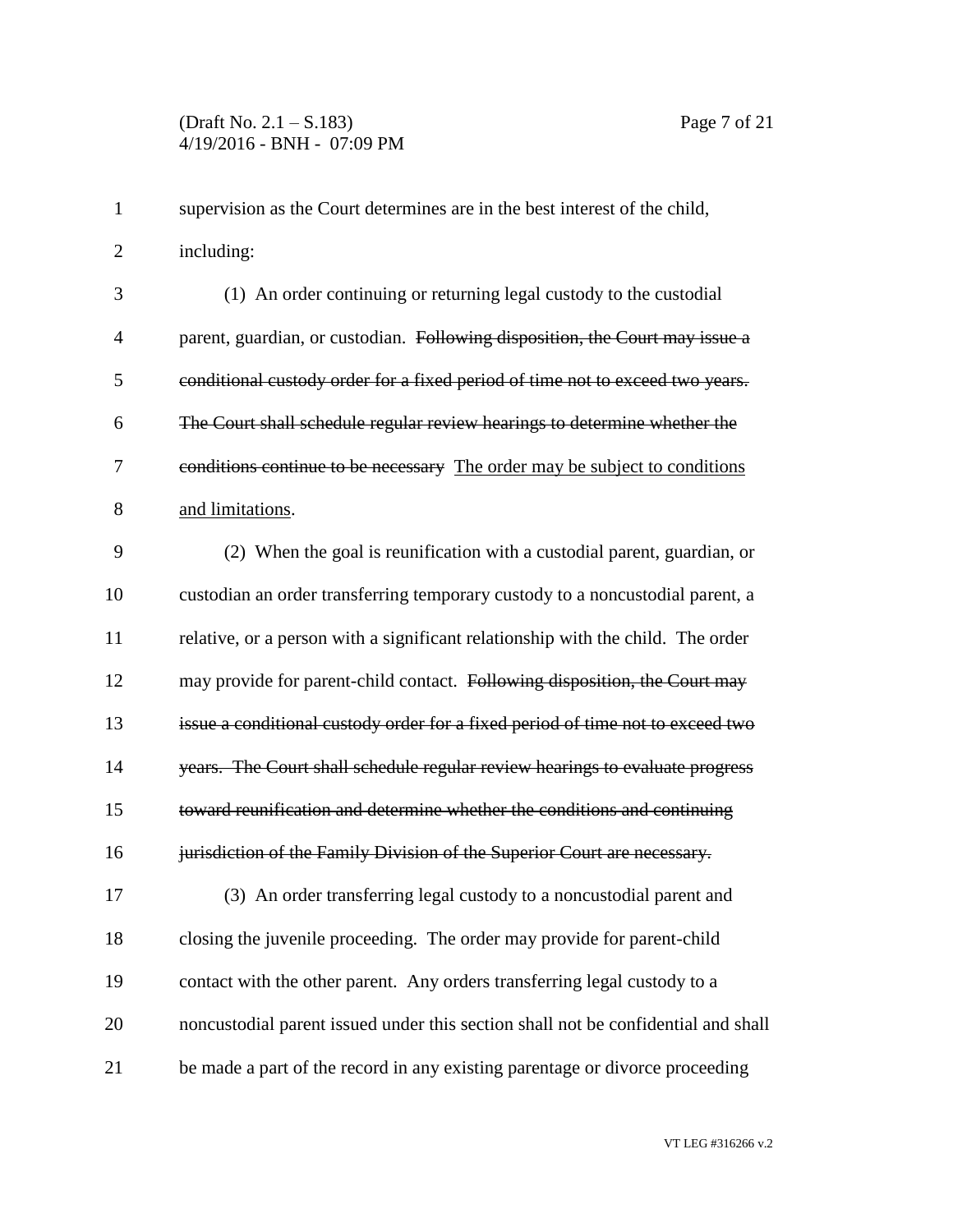## (Draft No. 2.1 – S.183) Page 8 of 21 4/19/2016 - BNH - 07:09 PM

| $\mathbf{1}$   | involving the child. On the motion of a party or on the Court's own motion,      |
|----------------|----------------------------------------------------------------------------------|
| $\overline{2}$ | the Court may order that a sealed copy of the disposition case plan be made      |
| 3              | part of the record in a divorce or parentage proceeding involving the child.     |
| $\overline{4}$ | (4) An order transferring legal custody to the Commissioner.                     |
| 5              | (5) An order terminating all rights and responsibilities of a parent by          |
| 6              | transferring legal custody and all residual parental rights to the Commissioner  |
| 7              | without limitation as to adoption.                                               |
| 8              | (6) An order of permanent guardianship pursuant to $14 \text{ V.S.A. }$ \$ 2664. |
| 9              | (7) An order transferring legal custody to a relative or another person          |
| 10             | with a significant relationship with the child. The order may be subject to      |
| 11             | conditions and limitations and may provide for parent-child contact with one or  |
| 12             | both parents. The order shall be subject to periodic review as determined by     |
| 13             | the Court review pursuant to subdivision $5320a(b)$ of this title.               |
| 14             | * * *                                                                            |
| 15             | (f) Conditions. Conditions shall include protective supervision with the         |
| 16             | Department if such a condition is not in place under the terms of an existing    |
| 17             | temporary care or conditional custody order. Protective supervision shall        |
| 18             | remain in effect for the duration of the order to allow the Department to take   |
| 19             | reasonable steps to monitor compliance with the terms of the conditional         |
| 20             | custody order.                                                                   |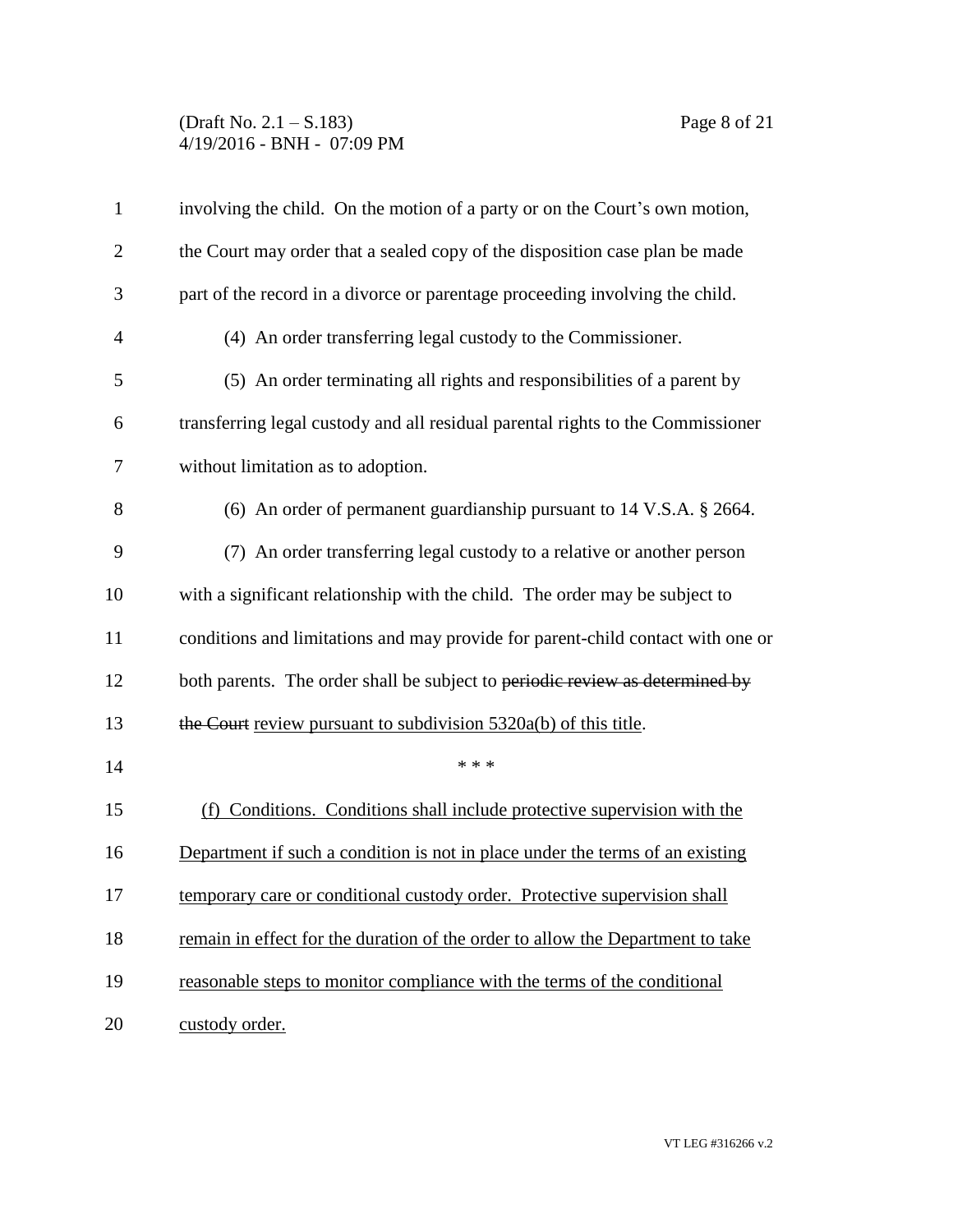(Draft No. 2.1 – S.183) Page 9 of 21 4/19/2016 - BNH - 07:09 PM

| $\mathbf{1}$   | Sec. 7. 33 V.S.A. § 5320 is amended to read:                                      |
|----------------|-----------------------------------------------------------------------------------|
| $\overline{2}$ | § 5320. POSTDISPOSITION REVIEW HEARING                                            |
| 3              | If the permanency goal of the disposition case plan is reunification with a       |
| $\overline{4}$ | parent, guardian, or custodian, the The Court shall hold a review hearing         |
| 5              | within 60 days of the date of the disposition order for the purpose of            |
| 6              | monitoring progress under the disposition case plan and reviewing parent-child    |
| $\overline{7}$ | contact. Notice of the review shall be provided to all parties. A foster parent,  |
| 8              | preadoptive parent, or relative caregiver, or any custodian of the child shall be |
| 9              | provided with notice of any post disposition review hearings and an               |
| 10             | opportunity to be heard at the hearings. Nothing in this section shall be         |
| 11             | construed as affording such person party status in the proceeding. This section   |
| 12             | shall not apply to cases where full custody has been returned to one or both      |
| 13             | parents unconditionally at disposition, or cases where the court has created a    |
| 14             | permanent guardianship at disposition. The Department shall, and any other        |
| 15             | party or caregiver may prepare a written report to the Court regarding progress   |
| 16             | under the plan of services specified in the disposition case plan.                |
| 17             | Sec. 8. 33 V.S.A. § 5232 is amended to read:                                      |
| 18             | § 5232. DISPOSITION ORDER                                                         |
| 19             | * * *                                                                             |
| 20             | (b) In carrying out the purposes outlined in subsection (a) of this section,      |
| 21             | the Court may:                                                                    |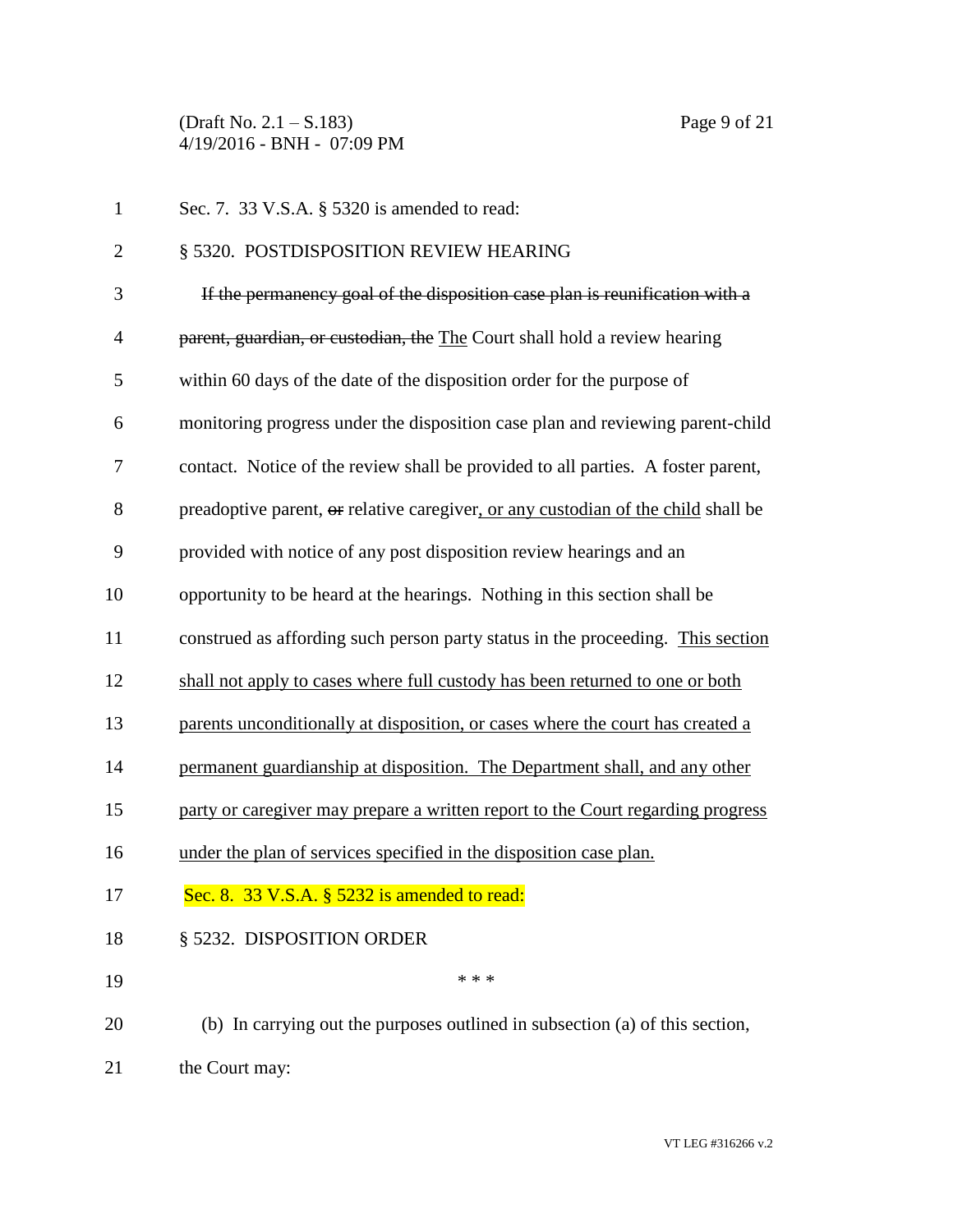## (Draft No. 2.1 – S.183) Page 10 of 21 4/19/2016 - BNH - 07:09 PM

| $\mathbf{1}$   | (1) Place the child on probation subject to the supervision of the                           |
|----------------|----------------------------------------------------------------------------------------------|
| $\overline{2}$ | Commissioner, upon such conditions as the Court may prescribe. The length                    |
| 3              | of probation shall be as prescribed by the Court or until further order of the               |
| $\overline{4}$ | Court.                                                                                       |
| 5              | (2) Order custody of the child be given to the custodial parent, guardian,                   |
| 6              | or custodian. For a fixed period of time following disposition, the Court may                |
| 7              | order that custody be subject to such conditions and limitations as the Court                |
| 8              | may deem necessary and sufficient to provide for the safety of the child and                 |
| 9              | the community. Conditions may include protective supervision for up to <b>one</b>            |
| 10             | <b>year six months</b> following the disposition order unless further extended by            |
| 11             | court order. The Court shall <b>schedule regular hold</b> review hearings <b>pursuant to</b> |
| 12             | section 5320 of this title to determine whether the conditions continue to be                |
| 13             | necessary.                                                                                   |
| 14             | (3) Transfer custody of the child to a noncustodial parent, relative, or                     |
| 15             | person with a significant connection to the child. The Court may order that                  |
| 16             | custody be subject to such conditions and limitations as the Court may deem                  |
| 17             | necessary and sufficient to provide for the safety of the child and community,               |
| 18             | including protective supervision, for up to six months unless further extended               |
| 19             | by court order. The Court shall hold review hearings pursuant to section 5320                |
| 20             | of this title to determine whether the conditions continue to be necessary.                  |
| 21             | (4) Transfer custody of the child to the Commissioner.                                       |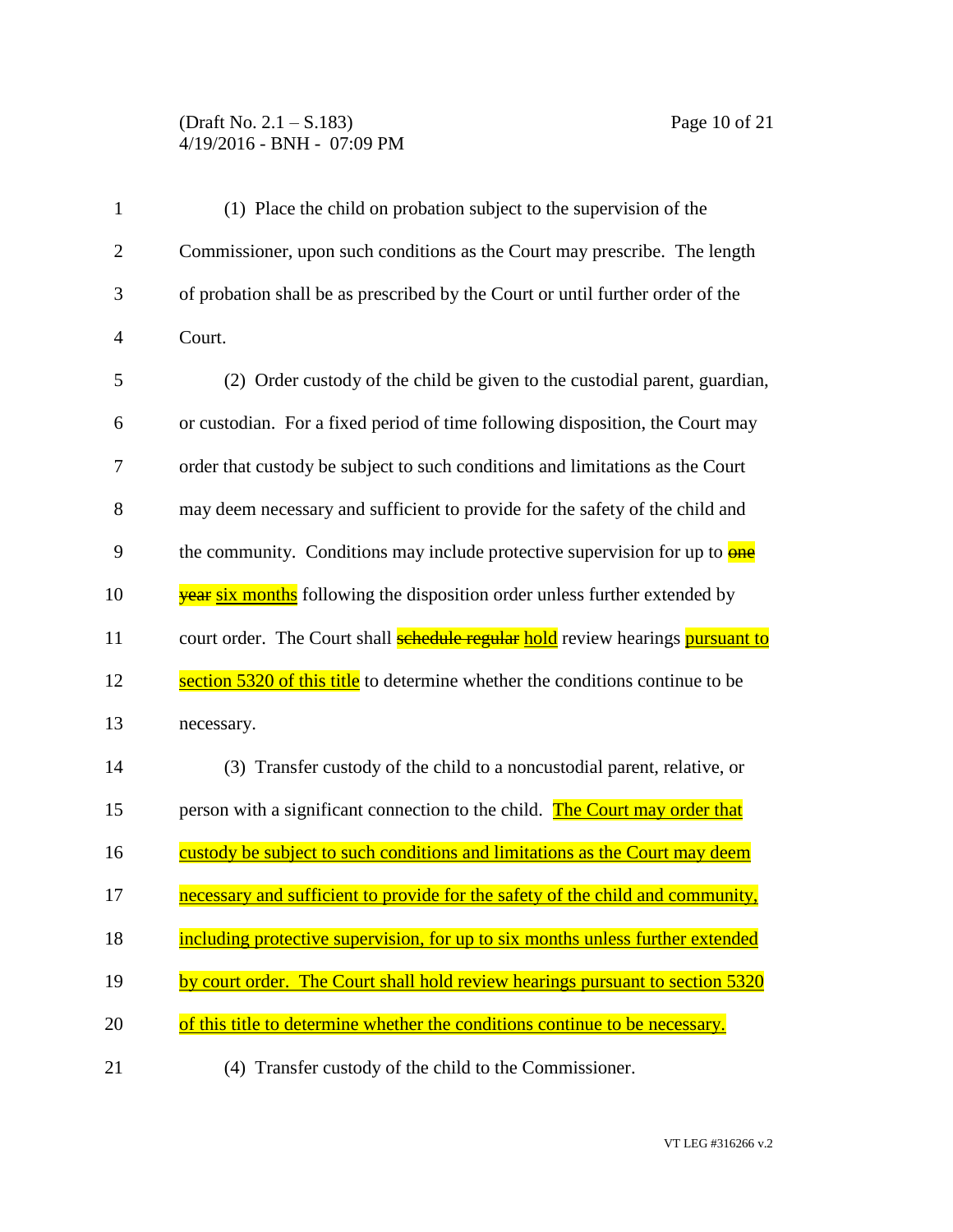## (Draft No. 2.1 – S.183) Page 11 of 21 4/19/2016 - BNH - 07:09 PM

| $\mathbf{1}$ | (5) Terminate parental rights and transfer custody and guardianship to            |
|--------------|-----------------------------------------------------------------------------------|
| 2            | the Department without limitation as to adoption.                                 |
| 3            | (6) Issue an order of permanent guardianship pursuant to 14 V.S.A.                |
| 4            | \$2664.                                                                           |
| 5            | (7) Refer a child directly to a youth-appropriate community-based                 |
| 6            | provider that has been approved by the Department, which may include a            |
| 7            | community justice center or a balanced and restorative justice program.           |
| 8            | Referral to a community-based provider pursuant to this subdivision shall not     |
| 9            | require the Court to place the child on probation. If the community-based         |
| 10           | provider does not accept the case or if the child fails to complete the program   |
| 11           | in a manner deemed satisfactory and timely by the provider, the child shall       |
| 12           | return to the Court for disposition.                                              |
| 13           | * * *                                                                             |
| 14           | Sec. 9. 33 V.S.A. § 5258 is amended to read:                                      |
| 15           | § 5258. POSTDISPOSITION REVIEW AND PERMANENCY REVIEW                              |
| 16           | FOR DELINQUENTS IN CUSTODY                                                        |
| 17           | Whenever custody of a delinquent child is transferred to the Commissioner         |
| 18           | or the Court orders conditional custody of a child, the custody order of the      |
| 19           | Court shall be subject to a postdisposition review hearing pursuant to section    |
| 20           | 5320 of this title and permanency reviews pursuant to section 5321 of this title. |
| 21           | At the permanency review, the Court shall review the permanency plan and          |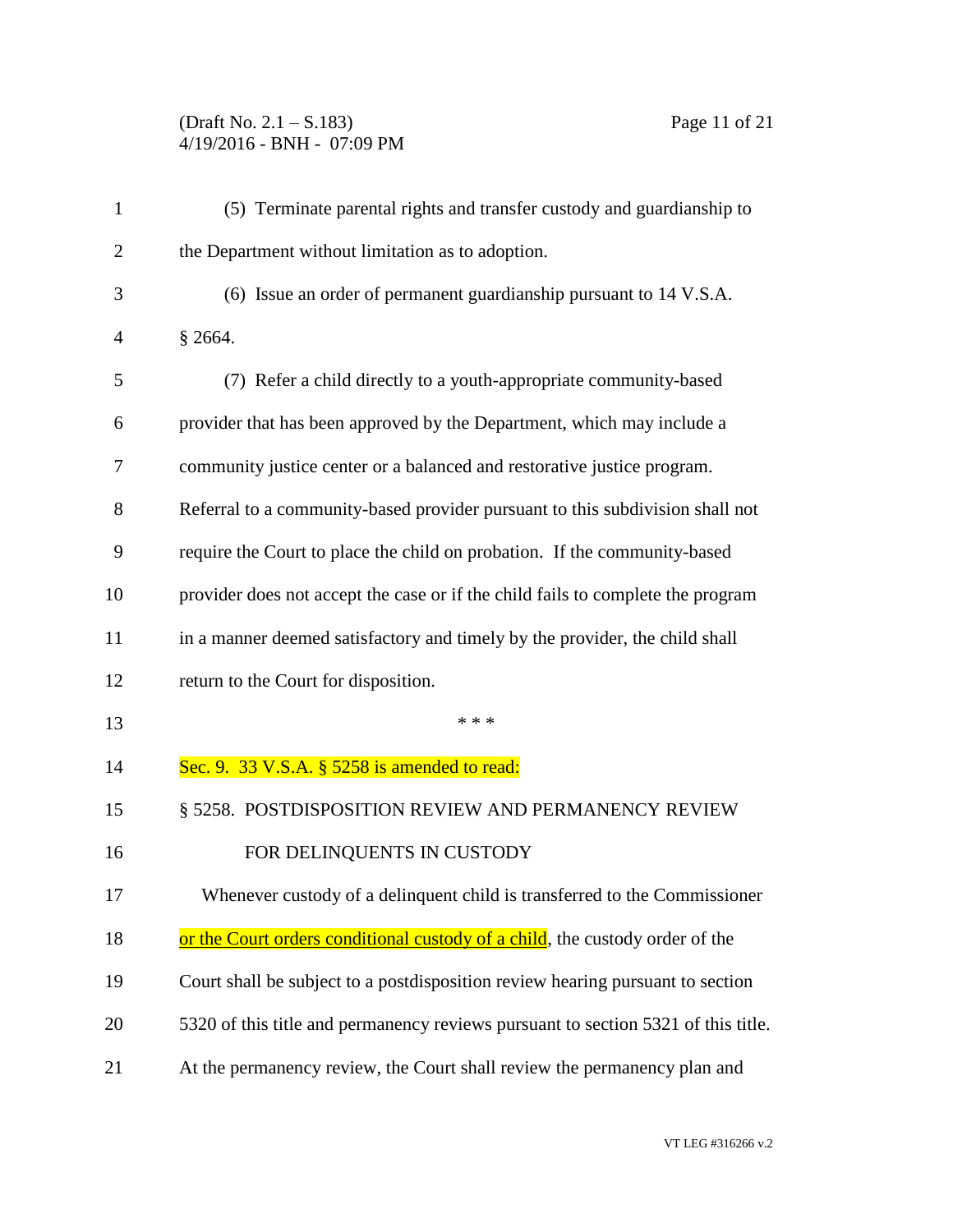(Draft No. 2.1 – S.183) Page 12 of 21 4/19/2016 - BNH - 07:09 PM

| $\mathbf{1}$   | determine whether the plan advances the permanency goal recommended by            |
|----------------|-----------------------------------------------------------------------------------|
| $\overline{2}$ | the Department. The Court may accept or reject the plan, but may not              |
| 3              | designate a particular placement for a child in the Department's legal custody.   |
| $\overline{4}$ | Any conditional custody order shall be subject to review pursuant to section      |
| 5              | 5258a of this title.                                                              |
| 6              | Sec. 10. 33 V.S.A. § 5258a is added to read:                                      |
| 7              | § 5258a. DURATION OF CONDITIONAL CUSTODY ORDERS                                   |
| 8              | POSTDISPOSITION                                                                   |
| 9              | (a) Conditional custody orders to parents. Whenever the court issues a            |
| 10             | conditional custody order transferring custody to a parent either at or following |
| 11             | disposition, the presumptive duration of the order shall be no more than six      |
| 12             | months from the date of the disposition order or the conditional custody order,   |
| 13             | whichever occurs later, unless otherwise extended by the court after hearing.     |
| 14             | At least 14 days prior to the termination of the order, any party may file a      |
| 15             | request to extend the order pursuant to subsection 5113(b) of this title. Upon    |
| 16             | such motion, the Court may extend the order for an additional period of time      |
| 17             | not to exceed six months. Prior to vacating the conditional custody order, the    |
| 18             | court may schedule a hearing on its own motion to review the case prior to        |
| 19             | discharging the conditions. If a motion to extend is not filed, the court shall   |
| 20             | issue an order vacating the conditions and transferring full custody to the       |
| 21             | parent without conditions.                                                        |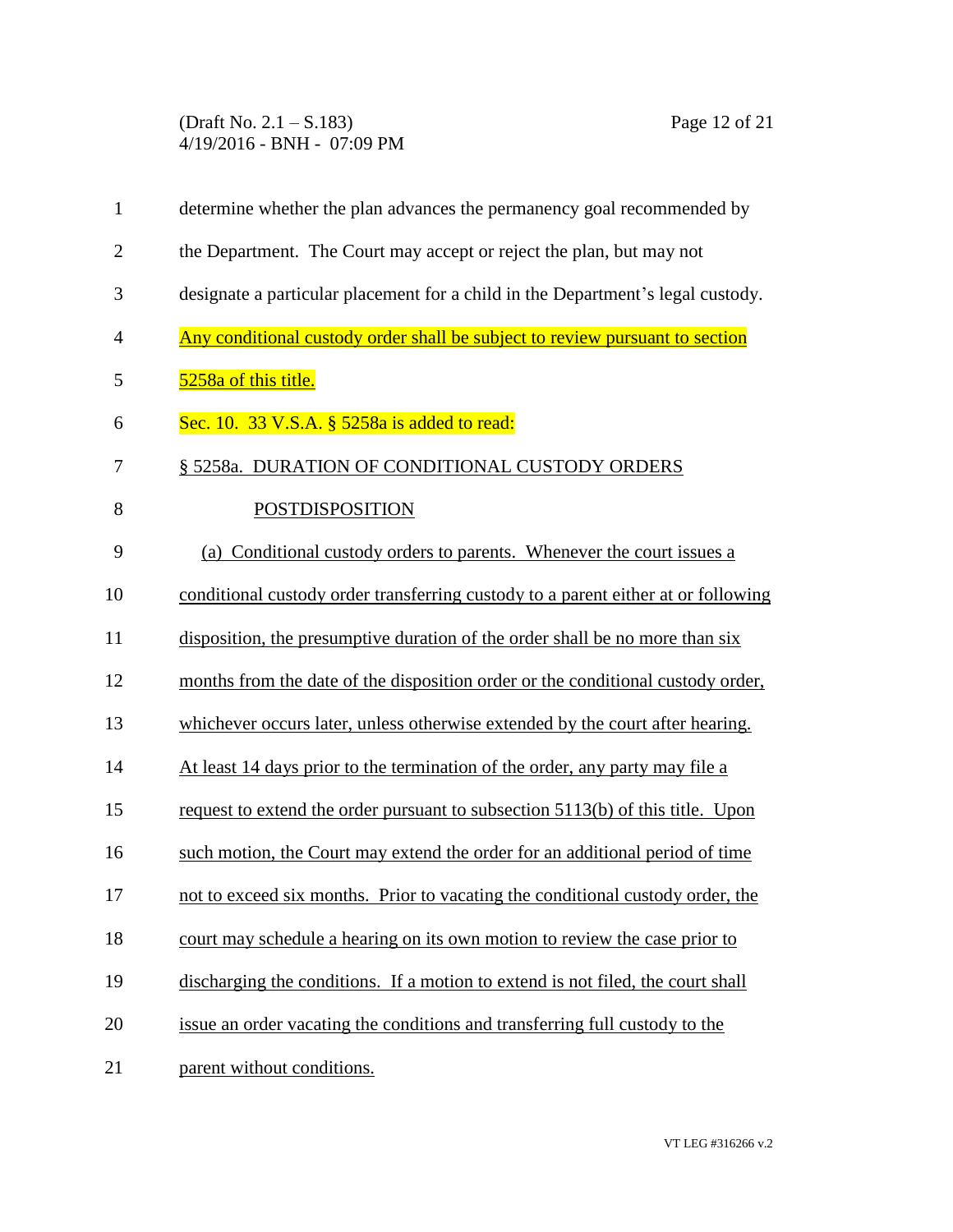(Draft No. 2.1 – S.183) Page 13 of 21 4/19/2016 - BNH - 07:09 PM

| $\mathbf{1}$   | (b) Custody orders to nonparents.                                                    |
|----------------|--------------------------------------------------------------------------------------|
| $\overline{2}$ | (1) When the court at disposition issues an order continuing or                      |
| 3              | transferring legal custody with a nonparent pursuant to subdivision $5232(b)(3)$     |
| $\overline{4}$ | of this title, the court shall set the matter for a hearing six months from the date |
| 5              | of disposition or custody order whichever occurs later. At the hearing, the          |
| 6              | court shall determine whether it is in the best interests of the child to:           |
| 7              | (A) transfer either full or conditional custody of the child to a parent;            |
| 8              | (B) establish a permanent guardianship pursuant to $14 \text{ V.S.A.}$ \$ 2664       |
| 9              | with the nonparent who has had custody of the child as the guardian; or              |
| 10             | (C) terminate residual parental rights and release the child for                     |
| 11             | adoption.                                                                            |
| 12             | (2) If, after hearing, the court determines that reasonable progress has             |
| 13             | been made toward reunification and that reunification is in the best interests of    |
| 14             | the child but will require additional time, the court may extend the current         |
| 15             | order for a period not to exceed six months and set the matter for further           |
| 16             | hearing.                                                                             |
| 17             | Sec. 11. 33 V.S.A. § 5320a is added to read:                                         |
| 18             | § 5320a. DURATION OF CONDITIONAL CUSTODY ORDERS                                      |
| 19             | <b>POSTDISPOSITION</b>                                                               |
| 20             | (a) Conditional custody orders to parents. Whenever the Court issues a               |
| 21             | conditional custody order transferring custody to a parent either at or following    |
|                |                                                                                      |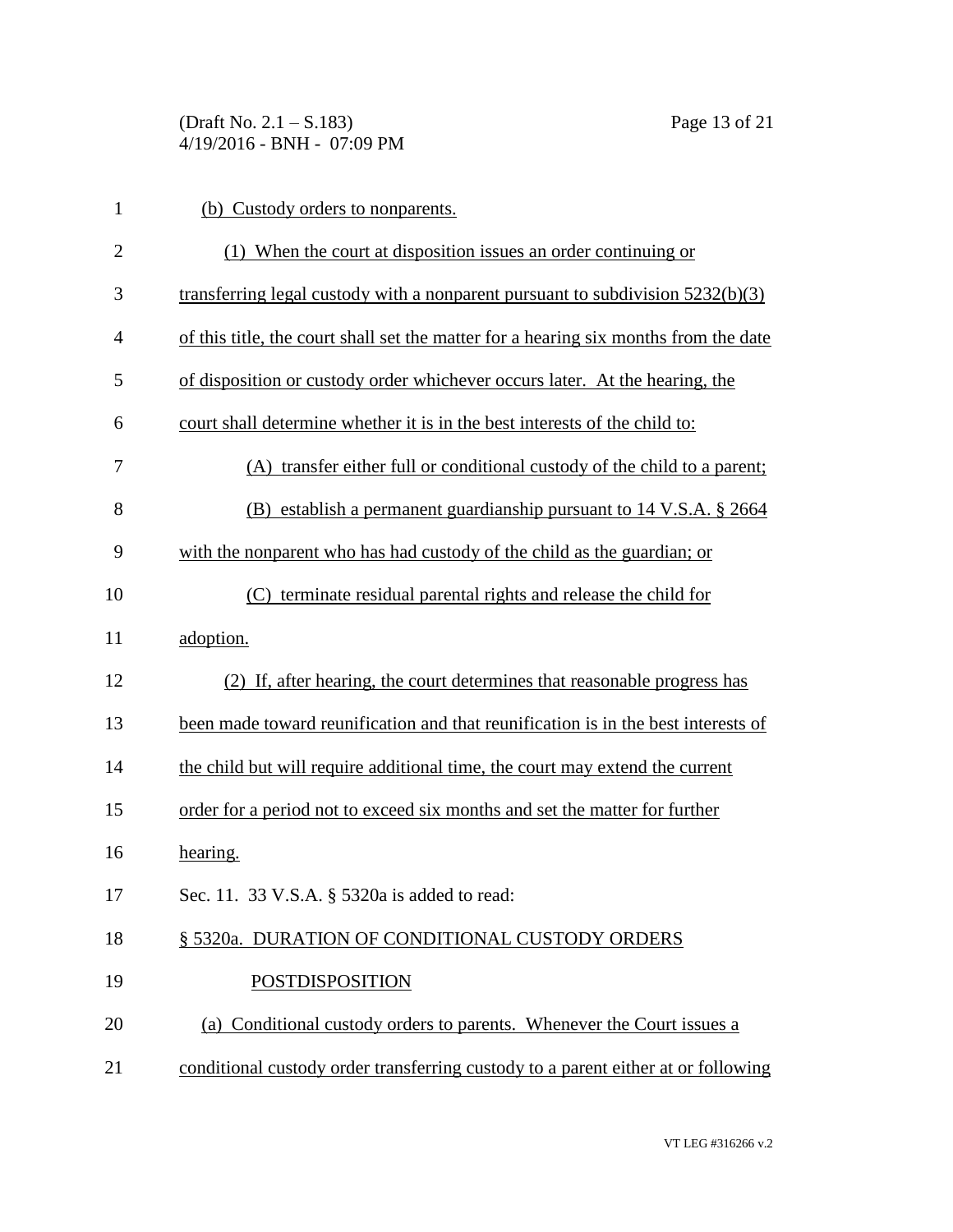(Draft No. 2.1 – S.183) Page 14 of 21 4/19/2016 - BNH - 07:09 PM

| $\mathbf{1}$   | disposition, the presumptive duration of the order shall be no more than six             |
|----------------|------------------------------------------------------------------------------------------|
| $\overline{2}$ | months from the date of the disposition order or the conditional custody order,          |
| 3              | whichever occurs later, unless otherwise extended by the court after hearing.            |
| $\overline{4}$ | At least 14 days prior to the termination of the order, any party may file a             |
| 5              | request to extend the order pursuant to subsection 5113(b) of this title. Upon           |
| 6              | such motion, the Court may extend the order for an additional period of time             |
| 7              | not to exceed six months. Prior to vacating the conditional custody order, the           |
| 8              | Court may schedule a hearing on its own motion to review the case prior to               |
| 9              | discharging the conditions. If a motion to extend is not filed, the court shall          |
| 10             | issue an order vacating the conditions and transferring full custody to the              |
| 11             | parent without conditions.                                                               |
| 12             | $(b)(1)$ Custody orders to nonparents. When the court at disposition issues              |
| 13             | an order continuing or transferring legal custody with a nonparent pursuant to           |
| 14             | subdivision $5318(a)(2)$ or $(a)(7)$ of this title, the court shall set the matter for a |
| 15             | hearing six months from the date of disposition or custody order, whichever              |
| 16             | occurs later. At the hearing, the court shall determine whether it is in the best        |
| 17             | interests of the child to:                                                               |
| 18             | (A) transfer either full or conditional custody of the child to a parent;                |
| 19             | (B) establish a permanent guardianship pursuant to 14 V.S.A. § 2664                      |
| 20             | with the nonparent who has had custody of the child as the guardian; or                  |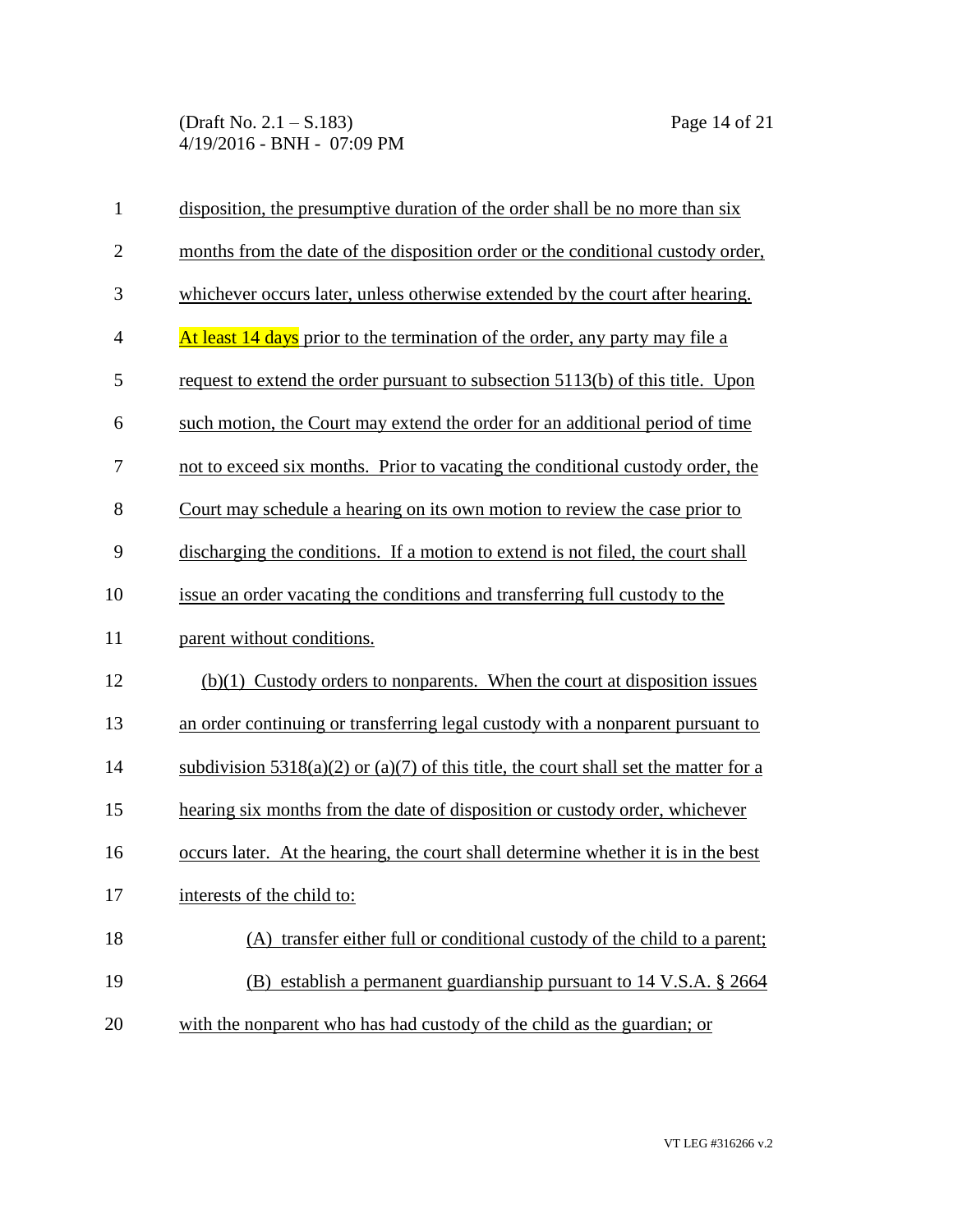(Draft No. 2.1 – S.183) Page 15 of 21 4/19/2016 - BNH - 07:09 PM

| $\mathbf{1}$   | (C) terminate residual parental rights and release the child for                    |
|----------------|-------------------------------------------------------------------------------------|
| $\overline{2}$ | adoption.                                                                           |
| 3              | (2) If, after hearing, the court determines that reasonable progress has            |
| $\overline{4}$ | been made toward reunification and that reunification is in the best interests of   |
| 5              | the child but will require additional time, the court may extend the current        |
| 6              | order for a period not to exceed six months and set the matter for further          |
| 7              | hearing.                                                                            |
| 8              | Sec. 12. 33 V.S.A. § 5125 is added to read:                                         |
| 9              | § 5125. REINSTATEMENT OF PARENTAL RIGHTS                                            |
| 10             | (a) Petition for reinstatement.                                                     |
| 11             | (1) A petition for reinstatement of parental rights may be filed by the             |
| 12             | Department for Children and Families on behalf of a child in the custody of the     |
| 13             | Department under the following conditions:                                          |
| 14             | (A) the child's adoption has been dissolved; or                                     |
| 15             | (B) the child has not been adopted after at least three years from the              |
| 16             | date of the court order terminating parental rights.                                |
| 17             | (2) The child, if 14 years of age or older, may also file a petition to             |
| 18             | reinstate parental rights if the adoption has been dissolved, or if parental rights |
| 19             | have been terminated and the child has not been adopted after three years from      |
| 20             | the date of the court order terminating parental rights. This section shall not     |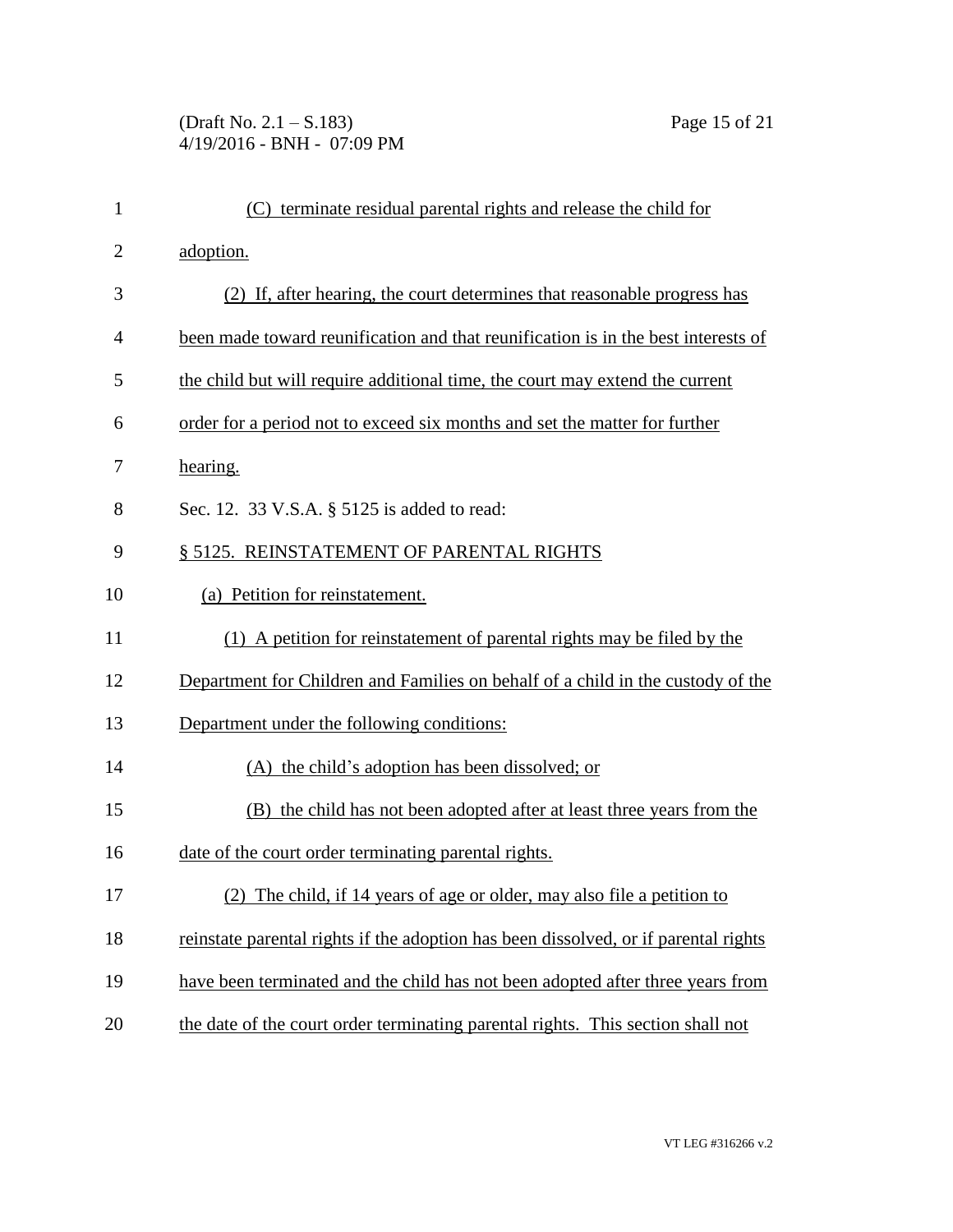(Draft No. 2.1 – S.183) Page 16 of 21 4/19/2016 - BNH - 07:09 PM

| $\mathbf{1}$ | apply to children who have been placed under permanent guardianship               |
|--------------|-----------------------------------------------------------------------------------|
| $\mathbf{2}$ | pursuant to $14$ V.S.A. § 2664.                                                   |
| 3            | (b) Permanency plan. The Department shall file an updated permanency              |
| 4            | plan with the petition for reinstatement. The updated plan shall address the      |
| 5            | material change in circumstances since the termination of parental rights, the    |
| 6            | Department's efforts to achieve permanency, the reasons for the parent's desire   |
| 7            | to have rights reinstated, any statements by the child expressing the child's     |
| 8            | opinions about reinstatement, and the parent's present ability and willingness    |
| 9            | to resume or assume parental duties.                                              |
| 10           | (c) Hearing.                                                                      |
| 11           | (1) The court shall hold a hearing to consider whether reinstatement is in        |
| 12           | the child's best interest. The court shall conditionally grant the petition if it |
| 13           | finds by clear and convincing evidence that:                                      |
| 14           | (A) the parent is presently willing and has the ability to provide for            |
| 15           | the child's present and future safety, care, protection, education, and healthy   |
| 16           | mental, physical, and social development;                                         |
| 17           | (B) reinstatement is the child's express preference;                              |
| 18           | (C) if the child is 14 years of age or older and has filed the petition,          |
| 19           | the child is of sufficient maturity to understand the nature of this decision;    |
| 20           | (D) the child has not been adopted, or the adoption has been                      |
| 21           | dissolved;                                                                        |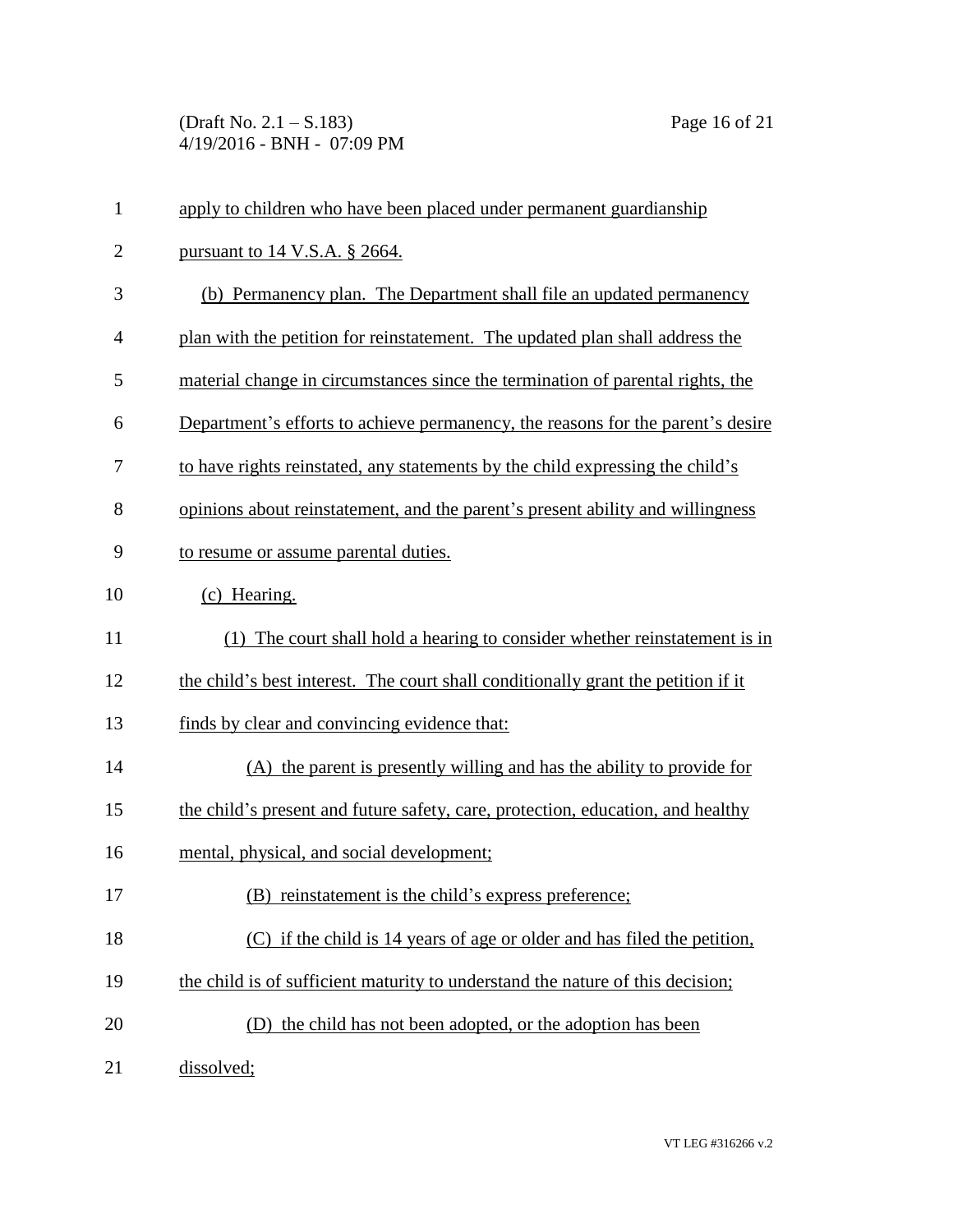| $\mathbf{1}$   | (E) the child is not likely to be adopted; and                                       |
|----------------|--------------------------------------------------------------------------------------|
| $\overline{2}$ | (F) reinstatement of parental rights is in the best interests of the child.          |
| 3              | (2) Upon a finding by clear and convincing evidence that all conditions              |
| $\overline{4}$ | set forth in subdivision (1) of this subsection exist and that reinstatement of      |
| 5              | parental rights is in the child's best interest, the court shall issue a conditional |
| 6              | custody order for up to six months transferring temporary legal custody of the       |
| 7              | child to the parent, subject to conditions as the court may deem necessary and       |
| 8              | sufficient to ensure the child's safety and well-being. The court may order the      |
| 9              | Department to provide transition services to the family as appropriate. If           |
| 10             | during this time period the child is removed from the parent's temporary             |
| 11             | conditional custody due to allegations of abuse or neglect, the court shall          |
| 12             | dismiss the petition for reinstatement of parental rights if the court finds the     |
| 13             | allegations have been proven by a preponderance of the evidence.                     |
| 14             | (d) Final order. After the child is placed with the parent for up to six             |
| 15             | months pursuant to subsection (c) of this section, the court shall hold a hearing    |
| 16             | to determine if the placement has been successful. The court shall enter a final     |
| 17             | order of reinstatement of parental rights upon a finding by a preponderance of       |
| 18             | the evidence that placement continues to be in the child's best interest.            |
| 19             | (e) Effect of reinstatement. Reinstatement of parental rights does not               |
| 20             | vacate or otherwise affect the validity of the original order terminating parental   |
| 21             | rights. Reinstatement restores a parent's legal rights to his or her child,          |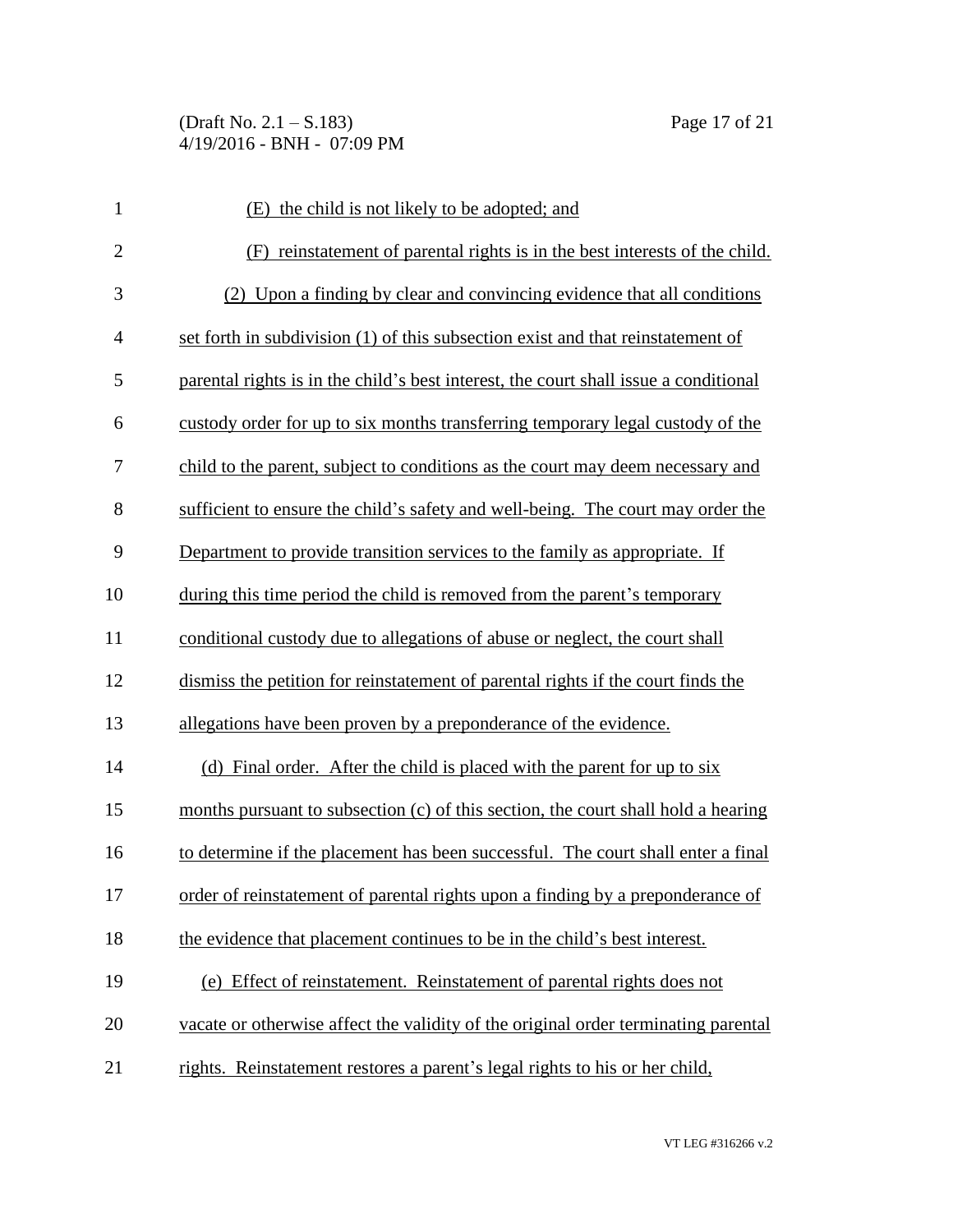(Draft No. 2.1 – S.183) Page 18 of 21 4/19/2016 - BNH - 07:09 PM

| $\mathbf{1}$   | including all rights, powers, privileges, immunities, duties, and obligations that |
|----------------|------------------------------------------------------------------------------------|
| $\overline{2}$ | were terminated by the court in the termination of parental rights order. Such     |
| 3              | reinstatement shall be a recognition that the parent's and child's situations have |
| $\overline{4}$ | changed since the time of the termination of parental rights, and reunification    |
| 5              | is appropriate. An order reinstating the legal parent and child relationship as to |
| 6              | one parent of the child has no effect on the legal rights of any other parent      |
| 7              | whose rights to the child have been terminated by the court; or the legal sibling  |
| 8              | relationship between the child and any other children of the parent. A parent      |
| 9              | whose rights are reinstated pursuant to this section is not liable for child       |
| 10             | support owed to the Department during the period from termination of parental      |
| 11             | rights to reinstatement.                                                           |
| 12             | Sec. 13. JUDICIARY COMMISSION ON CHILD ABUSE AND NEGLECT                           |
| 13             | (a) The General Assembly recognizes that the increasing burden of                  |
| 14             | substance abuse in Vermont has deteriorated families, resulting in a               |
| 15             | tremendous increase in children in need of supervision (CHINS) and                 |
| 16             | termination of parental rights (TPR) filings in courts throughout the State. The   |
| 17             | General Assembly also recognizes that the allocation of resources in judicial      |
| 18             | proceedings devoted to CHINS and TPR cases, including attorney time,               |
| 19             | Department for Children and Families staff time, judge time, court staff time,     |
| 20             | and operating expenses are controlled to a great degree by statute and do not      |
| 21             | always allow flexibility to meet Vermont's constitutional responsibilities to      |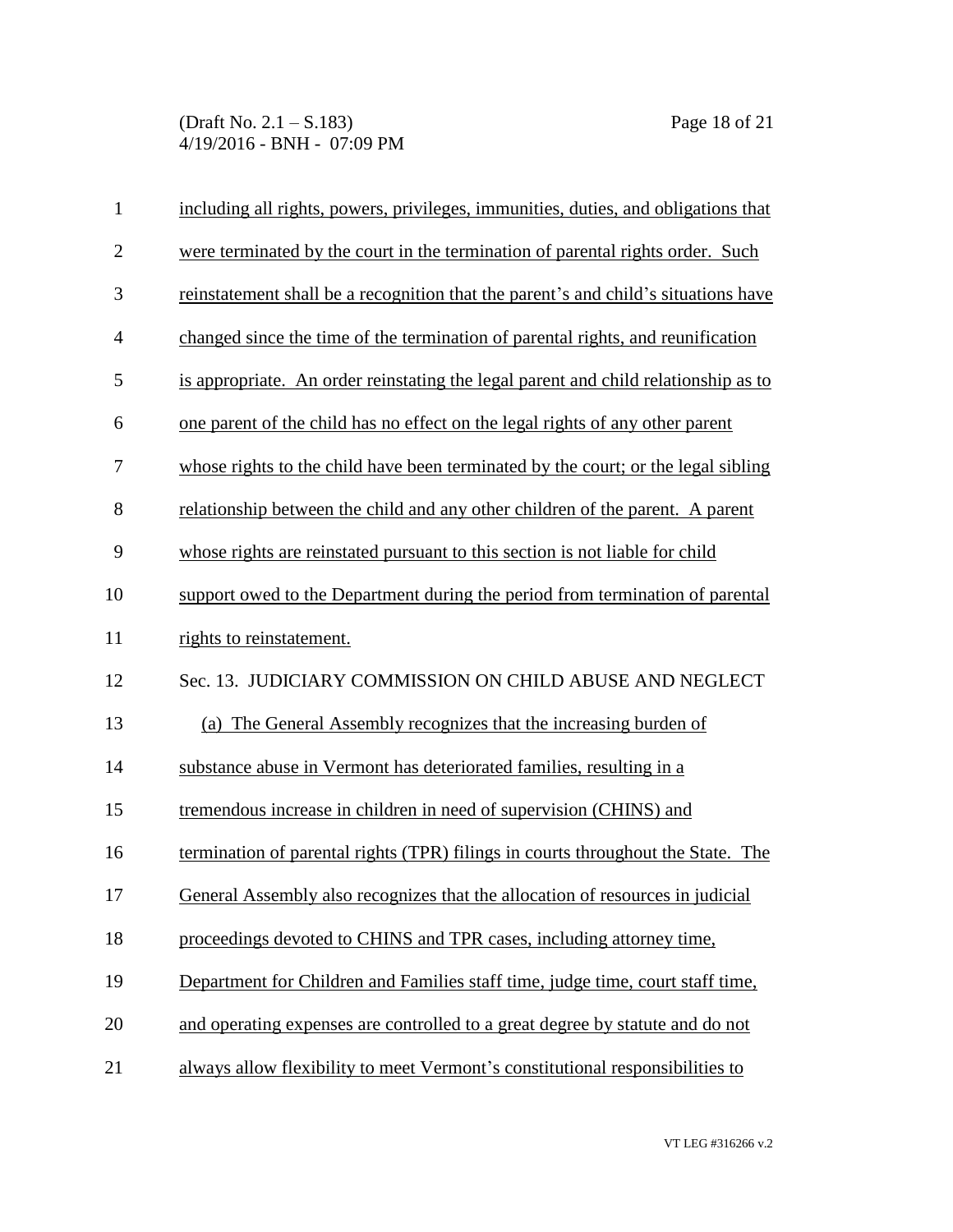(Draft No. 2.1 – S.183) Page 19 of 21 4/19/2016 - BNH - 07:09 PM

| $\mathbf{1}$   | children and families in an efficient and effective manner. The General               |
|----------------|---------------------------------------------------------------------------------------|
| $\overline{2}$ | Assembly also recognizes that technology and other resources provide                  |
| $\mathfrak{Z}$ | opportunities to increase efficiency in processing cases, while improving             |
| $\overline{4}$ | timely access to judicial proceedings for families and children in need. The          |
| 5              | General Assembly also recognizes that an effort to evaluate reform measures           |
| 6              | with input from all interested parties involved in the processing of these cases      |
| 7              | will improve access to justice.                                                       |
| 8              | (b) In order to develop specific proposals for consideration by the General           |
| 9              | Assembly, the General Assembly requests the Supreme Court, subject to the             |
| 10             | availability of funding to provide dedicated staff and research support, to           |
| 11             | appoint and convene a Commission on Judicial Operations in CHINS and TPR              |
| 12             | cases to consist of members representing Judicial, Legislative, and Executive         |
| 13             | Branches of government and persons representing the citizens of Vermont in a          |
| 14             | number to be determined by the Court. The Chief Justice shall appoint the             |
| 15             | Chair of the Commission, who shall be independent of the Vermont Judicial             |
| 16             | System. The Commission shall expire on June 30, 2017. The Commission                  |
| 17             | shall from time to time make recommendations by report to the Senate and              |
| 18             | House Committees on Judiciary and on Appropriations, the House Committee              |
| 19             | on Human Services, and the Senate Committee on Health and Welfare. On or              |
| 20             | before January 15, 2017, the Commission shall submit an interim report to             |
| 21             | those committees with specific proposals regarding subdivisions $(1)$ – $(6)$ of this |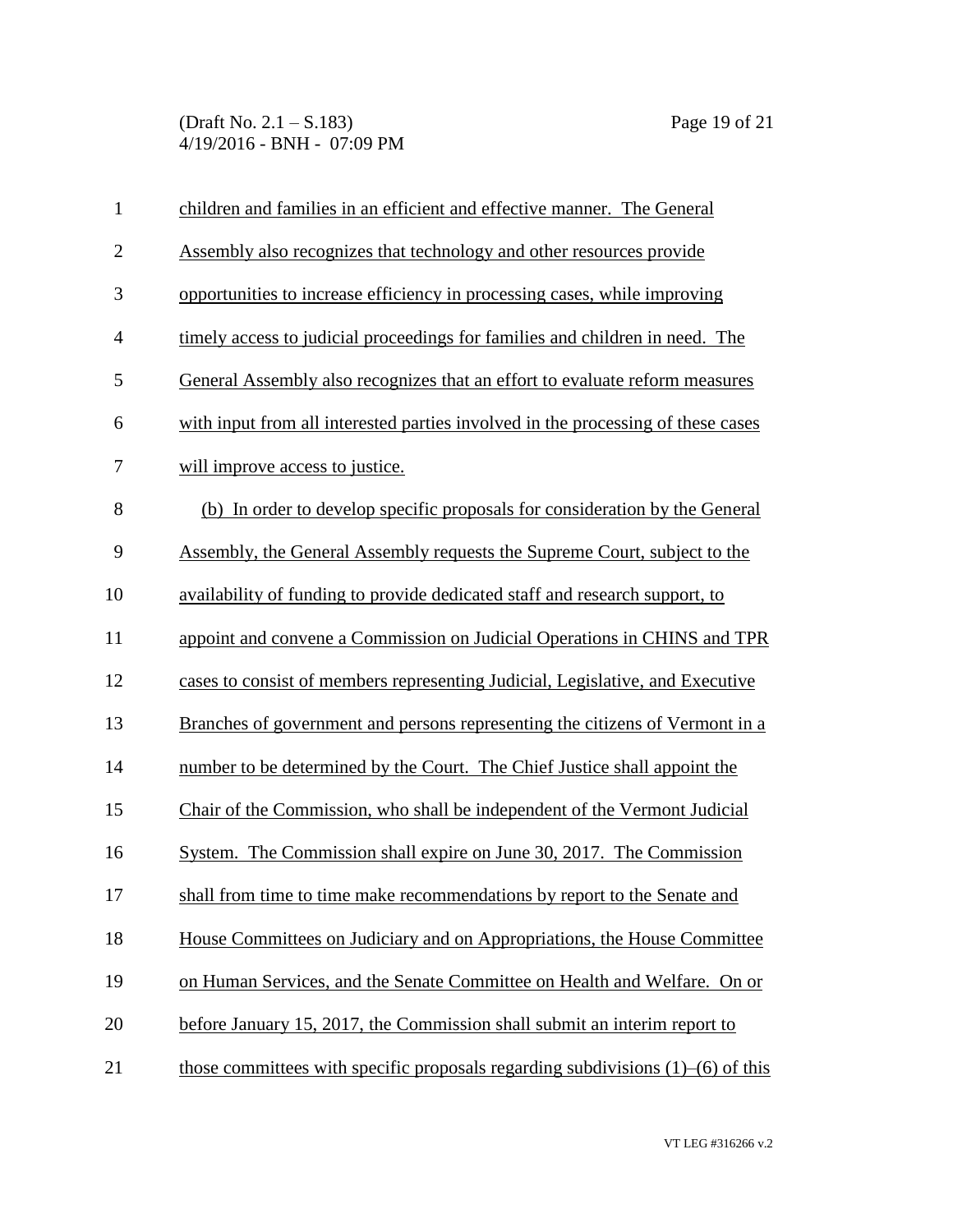(Draft No. 2.1 – S.183) Page 20 of 21 4/19/2016 - BNH - 07:09 PM

| $\mathbf{1}$   | subsection with accompanying draft legislation to implement those proposals   |
|----------------|-------------------------------------------------------------------------------|
| $\overline{2}$ | and a final report on or before May 1, 2017, which shall address all the      |
| 3              | following areas:                                                              |
| 4              | (1) achieving adequate dedicated court staff, attorney, Department,           |
| 5              | guardian ad litem, and judge resources;                                       |
| 6              | (2) business reprocessing of child protection and parental rights             |
| 7              | procedures, laws and rules to minimize extra operational steps involved in    |
| 8              | processing CHINS and TPR cases;                                               |
| 9              | (3) the use of technology such as video to increase litigant access and       |
| 10             | reduce unnecessary expense to litigants, including transportation, lost work  |
| 11             | time, lost school time, and any other measure suitable in the judgment of the |
| 12             | Commission, while improving access and maintaining quality adjudication;      |
| 13             | (4) alternative hearing space recommendations, including Saturday and         |
| 14             | weekday evening hearings and mobile courtrooms;                               |
| 15             | (5) flexibility in the use of resources to respond to the elastic,            |
| 16             | changeable demands for judicial and legal services in CHINS cases; and        |
| 17             | (6) any other ideas for the efficient and effective delivery of judicial      |
| 18             | services in CHINS cases.                                                      |